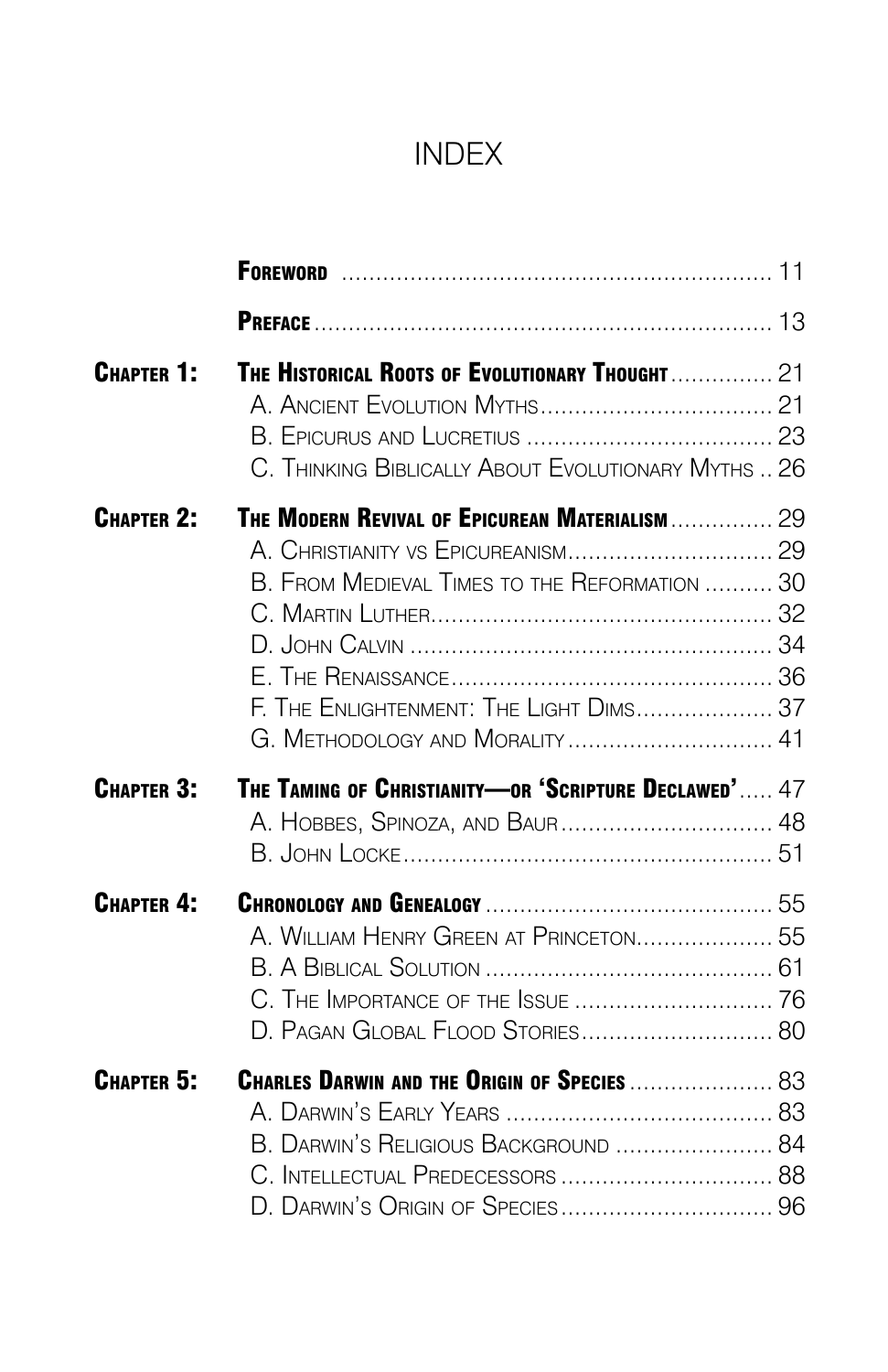| A. HODGE CONSIDERS OBJECTIONS TO GENESIS  119<br>B. HODGE ON BIBLICAL CHRONOLOGY  127<br>C. EVALUATION OF HODGE'S APOLOGETIC 129                                                         |
|------------------------------------------------------------------------------------------------------------------------------------------------------------------------------------------|
| C. A CAUTION AGAINST ANTI-CHRISTIAN SCIENCE 144                                                                                                                                          |
|                                                                                                                                                                                          |
| A. EVOLUTION OR DEVELOPMENT 1888 153<br><b>B. ON BEING OVERLY IMPRESSED WITH</b>                                                                                                         |
| C. HENRY CALDERWOOD: EVOLUTION AND MAN'S                                                                                                                                                 |
|                                                                                                                                                                                          |
| D. PRESENT-DAY CONCEPTIONS OF EVOLUTION  164                                                                                                                                             |
| E. WARFIELD IN THE TWENTIETH CENTURY  170<br>F. THE MANNER AND TIME OF MAN'S ORIGIN  172                                                                                                 |
| <b>COULD PRINCETON HAVE AVOIDED COMPROMISE?</b> 183                                                                                                                                      |
| A. BIBLICAL AND APOLOGETIC CONSIDERATIONS  183<br><b>B. SCIENTIFIC CONSIDERATIONS: THE SCRIPTURAL</b>                                                                                    |
| C. R.L. DABNEY: A STRONGER APOLOGETIC  198                                                                                                                                               |
| <b>CREATION WITHOUT COMPROMISE:</b>                                                                                                                                                      |
|                                                                                                                                                                                          |
| A. INTERPRETATION AND OUTLINE OF GENESIS 1-3  203<br>B. THE DAYS OF CREATION THEIR BIBLICAL MEANING 206<br>C. ATTEMPTS TO EVADE THE LITERAL<br><b>MEANING OF 'DAY' IN GENESIS 1  210</b> |
|                                                                                                                                                                                          |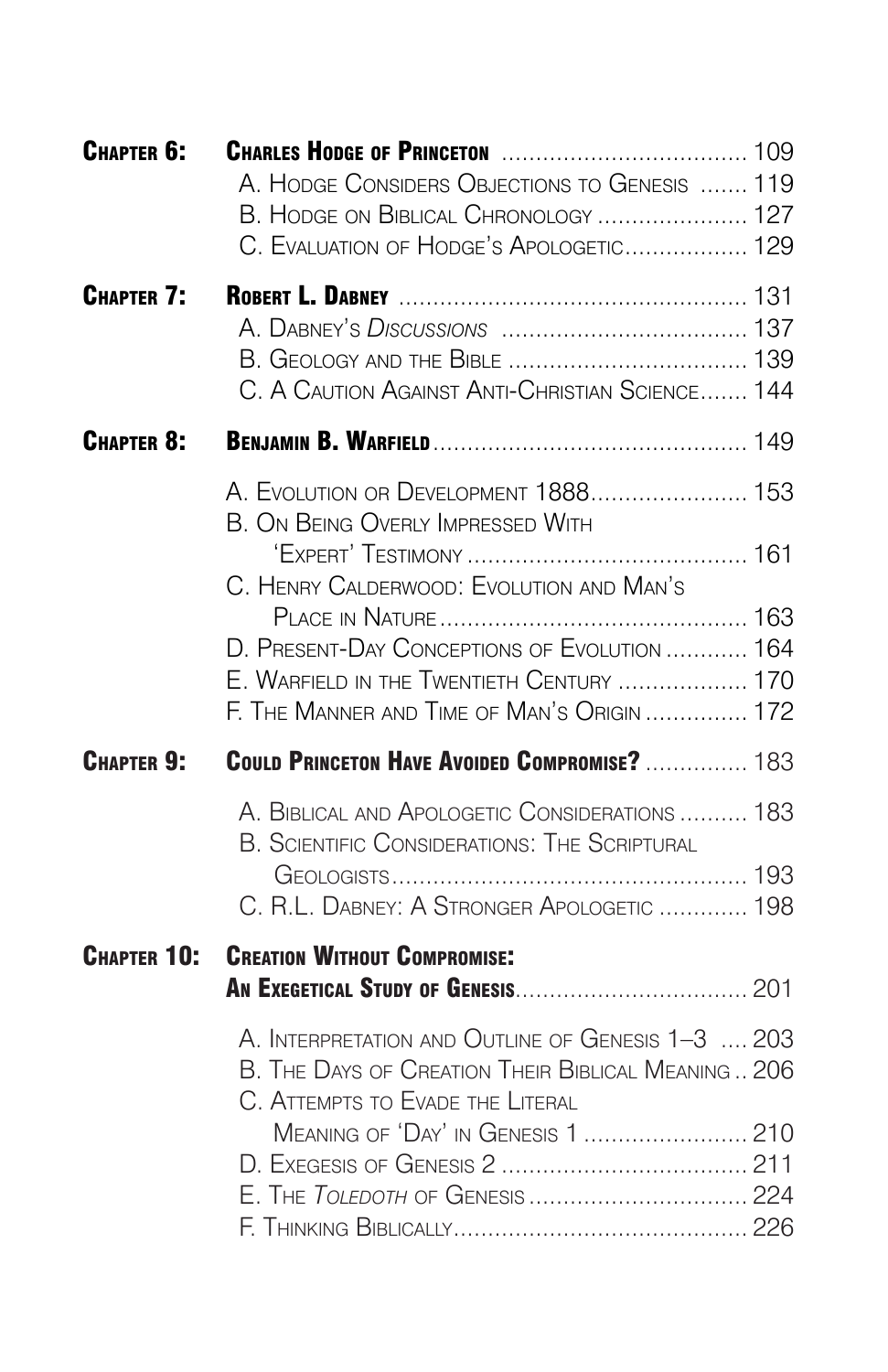| CHAPTER 11: | <b>THE CONSEQUENCES OF THE EVOLUTIONARY WORLDVIEW  229</b> |  |
|-------------|------------------------------------------------------------|--|
|             | A. LIFE ISSUES: ABORTION, EUTHANASIA AND                   |  |
|             |                                                            |  |
|             |                                                            |  |
|             | C. EVOLUTION'S NEW THEOLOGY  239                           |  |
|             | 1. A PRIMER ON EVOLUTIONARY THEOLOGY 240                   |  |
|             | 2. Evolution: Antithetical to Christianity , , , , , 241   |  |
|             | D. WILLIAM GRAHAM SUMNER  245                              |  |
|             |                                                            |  |
|             | F. HITLER AND FRIENDS: A COMMON WORLDVIEW 247              |  |
|             |                                                            |  |
|             | H. EVOLUTIONARY 'PROGRESS'                                 |  |
|             |                                                            |  |
|             |                                                            |  |
|             | J. State Control of Human Reproduction 258                 |  |
|             |                                                            |  |
|             |                                                            |  |
|             |                                                            |  |
|             |                                                            |  |
| CHAPTER 12: |                                                            |  |
|             | A. THE RELIGIOUS NATURE OF NATURALISM  275                 |  |
|             | B. Choose You This Day Whom You Will Serve 281             |  |
|             |                                                            |  |
|             |                                                            |  |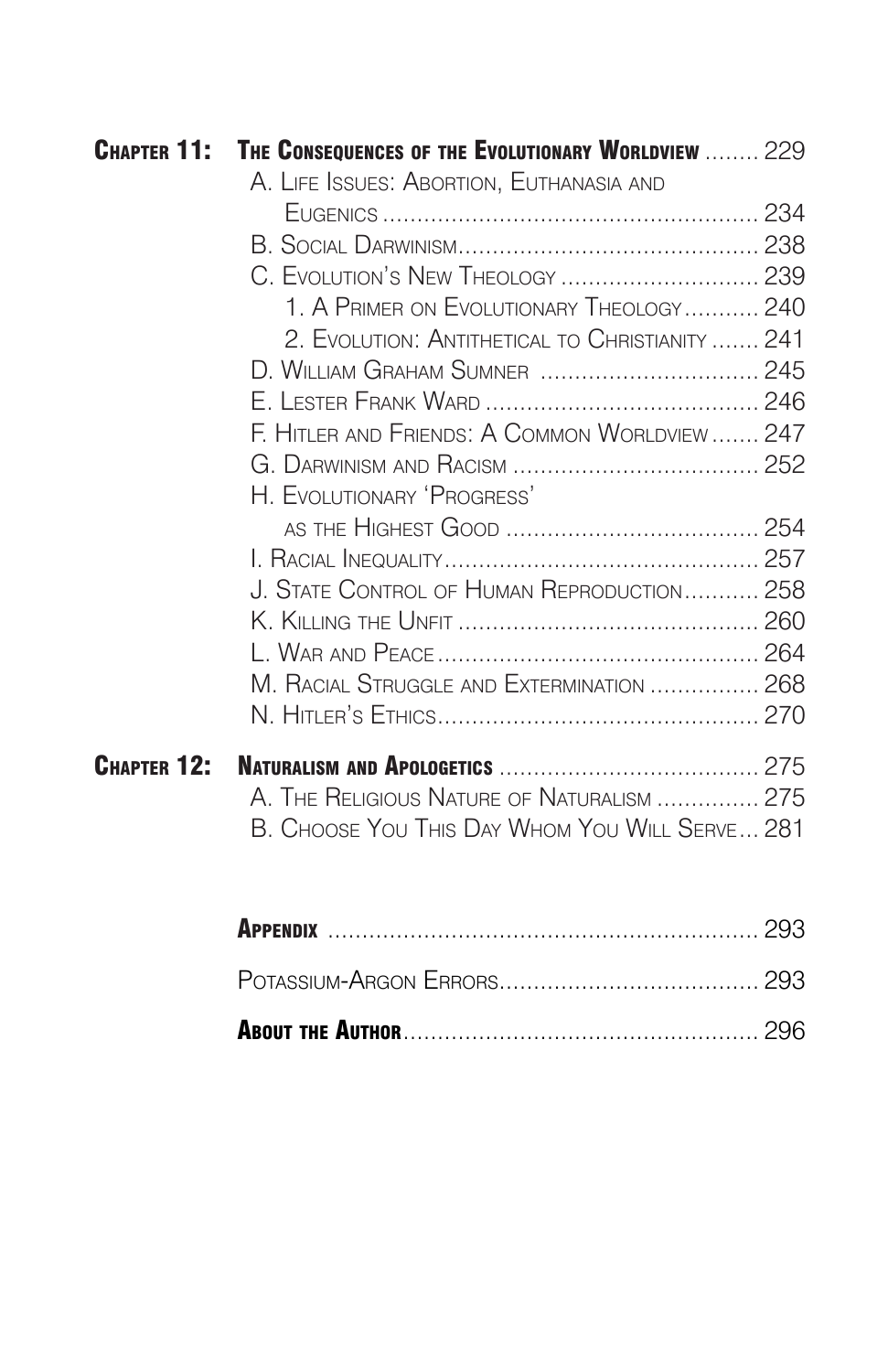## The Historical Roots of Evolutionary Thought

To use a phrase made famous in another context, Darwin's<br>nineteenth century evolutionary theory fell like a bombshell<br>on the playground of theologians. Yet it was a centuries old<br>religionshy. There were at least two fector nineteenth century evolutionary theory fell like a bombshell on the playground of theologians. Yet it was a centuries old philosophy. There were at least two factors that created the climate of acceptance for a philosophy long rejected by the Christian West. One factor was that evolution was 'in the air.' Several nineteenth century men were proposing evolutionary theories. The second factor, equally important, is that the Scripture had been 'declawed,'1 and thus crippled in the defense of the faith, through neglect of a presuppositional apologetic—i.e. presupposing the truth of the Bible, and interpreting the data through its light.<sup>2</sup> We will say more of this second factor later.

## A. ANCIENT EVOLUTION MYTHS<sup>3</sup>

The Bible tells us that Babylon is the mother of harlots, the source of the religious error common to the nations. Thus the likely starting point of evolutionary cosmologies (which will not have God in

<sup>1.</sup> Benjamin Wiker, Chapter 7, 'The Taming of Christianity, or Scripture Declawed,' in *Moral Darwinism* (Downers Grove, Illinois: InterVarsity Press, 2002).

<sup>2.</sup> 'Neutrality' or 'lack of bias' is a convenient myth—*all* data is interpreted through a worldview, which is based on unprovable presuppositions. It's like saying to the objector, 'Suppose Genesis history were true; what would you expect to find, and let's see how it squares with reality.'

<sup>3.</sup> See also David Green, 'The long long story of long ages', <creation.com/article/759>, as well as Paul James-Griffiths, 'Evolution: an ancient pagan idea,' *Creation* **30**(4):34–36, 2008.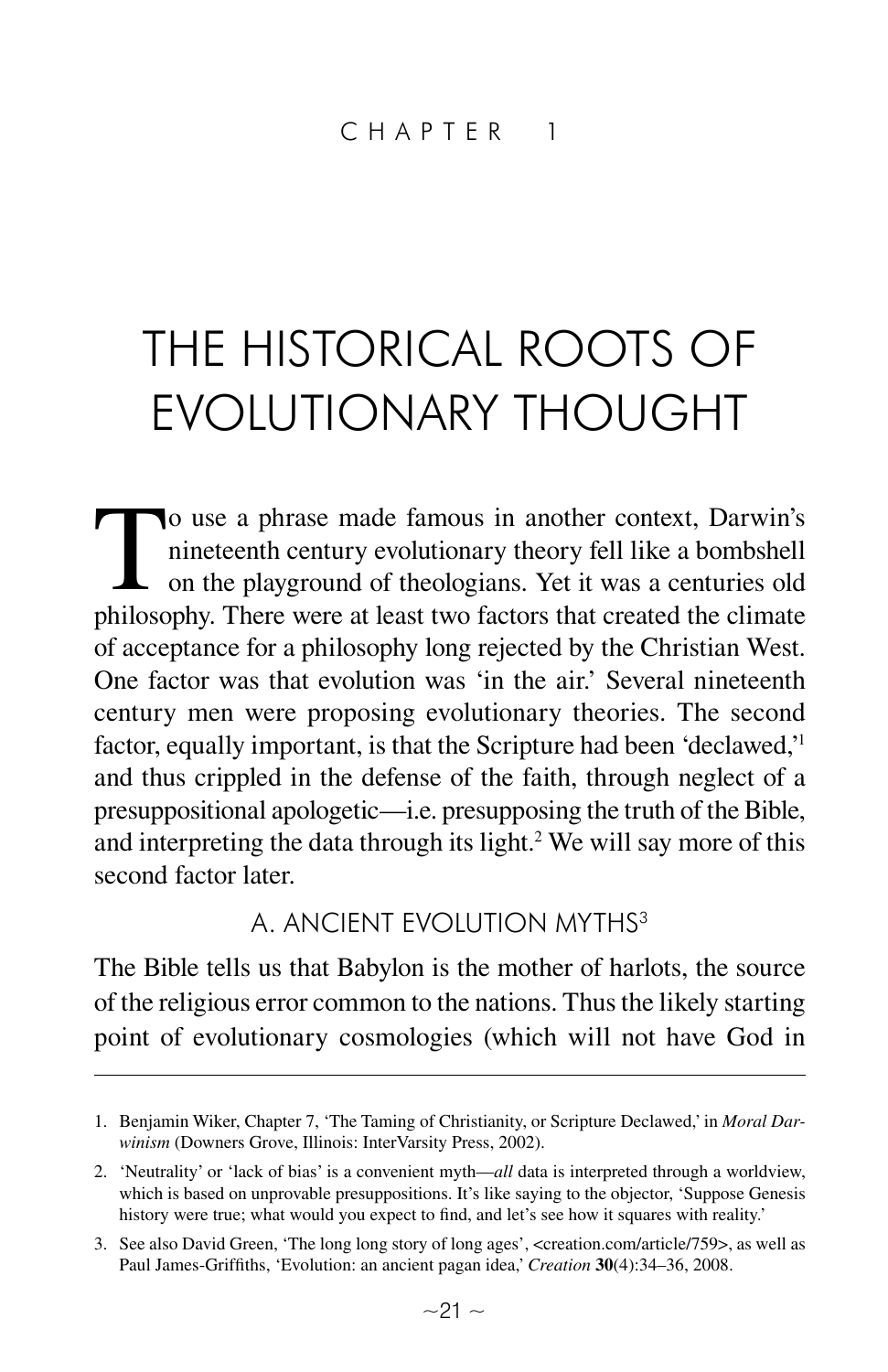their knowledge and suppress the truth in unrighteousness) is the Sumerian/Babylonian civilization. According to biblical chronology the Tower of Babel, confusion of languages, and scattering of people groups took place about 2242 bc As far as specific evolutionary theory preserved in writing, we look to the Milesian School of Greek philosophy in the sixth century bc (600–501 bc).

The sixth century bc Milesian School produced Thales, Anaximander, and Anaximenes. Anaximander taught a theory of evolution over two thousand years before Darwin. Colin Brown summarizes his views:

'Anaximander imagined an original state of formless matter which gradually evolved into the universe as we know it. Things came into being through a process of separating out. Living things originated from a primeval slime…he seems to have believed that human beings originally came from fishlike creatures.4

Henry Morris summarized their thought as follows:

'Both Thales and Anaximander taught that men evolved from animals, animals from plants, plants from inorganic elements, and all these from water. Xenophanes argued, on the basis of fossil shells on mountains, that land animals had evolved from marine animals.'5

Evolutionary myths found their way into the religions, philosophies and mythology of countries from Egypt to China. The religions of Confucianism, Taoism, and Buddhism reflect evolutionary cosmology. In short, all who are cut off from biblical revelation fall into this error.

<sup>4.</sup> Colin Brown, *Christianity & Western Thought* (Downers Grove, Illinois: InterVarsity Press, 1990), p. 21ff.

<sup>5.</sup> Henry Morris, *The Long War Against God* (Grand Rapids, Michigan: Baker Book House, 1990), p. 217.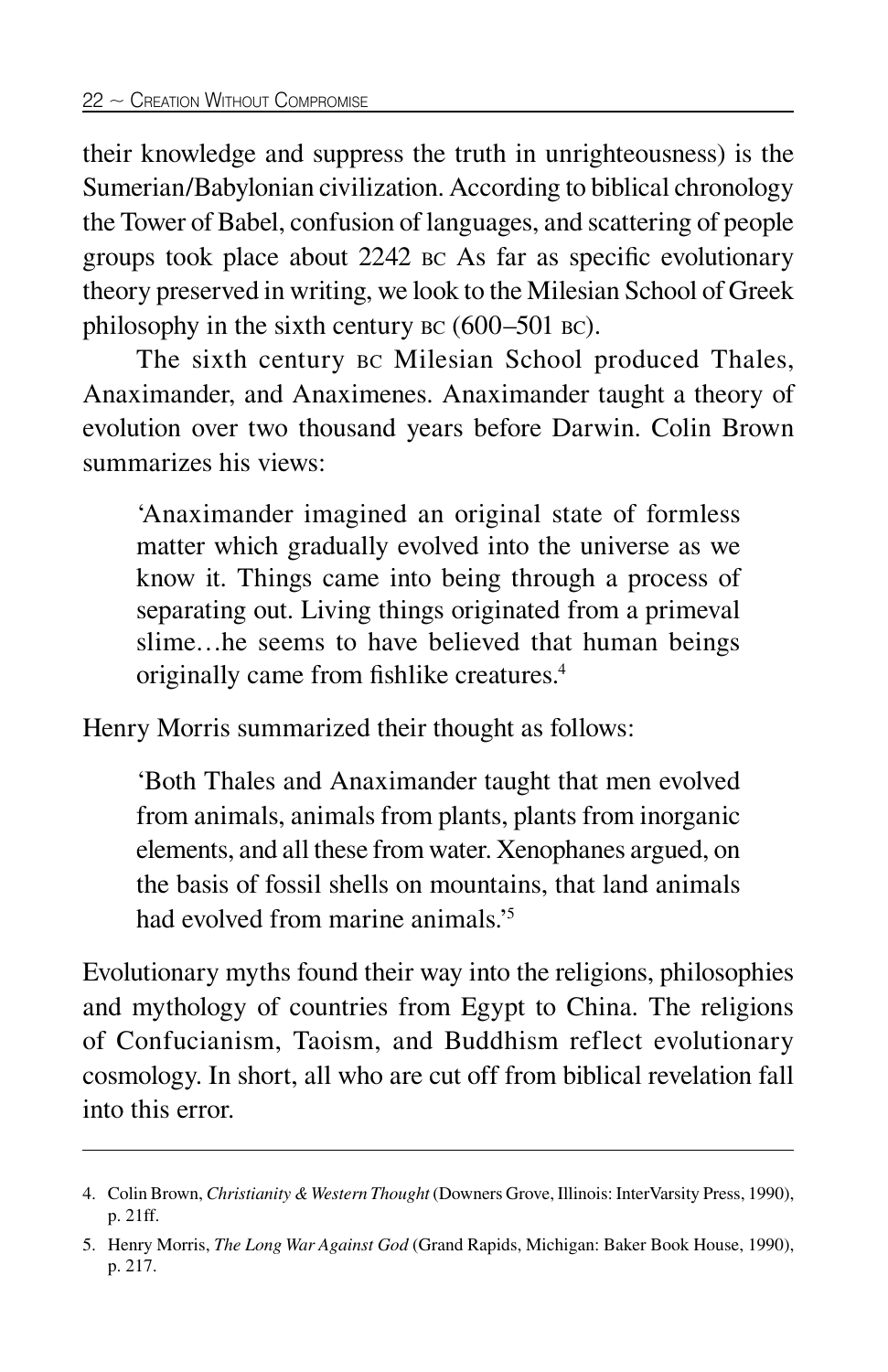## B. Epicurus and Lucretius

Epicurus (341–270 bc) was a Greek philosopher whose materialistic philosophy became known as Epicureanism. The Greek atomists built their materialistic theories of cosmology from ideas suggested by Democritus. The unique contribution of Epicurus was to 'make physics subservient to ethics.' For Epicurus the feelings of pleasure and pain are the supreme test in matters of morality and conduct.<sup>6</sup> Since the feeling of pleasure and the avoidance of pain were the chief 'virtues,' Epicurus sought to rid himself of all troubling thoughts, those that would disturb his tranquility. Among the most disturbing thoughts were the thought of an afterlife where someone might be punished, and the thought of a god who might concern himself with human accountability. Epicurus designed a materialistic philosophy so as to systematically exclude any such disturbing thoughts. Thus he presupposed that only the material is real. For him the study of science was not a search for truth, but a way of achieving a certain state of mind. He says, 'If our suspicions about heavenly phenomena and about death did not trouble us at all and were never anything to us…then we would have no need of natural science.'7 Epicurus had not even the pretence of scientific proof for his theories. They were simply presupposed assertions of his preferences. This leads to the possibility that similar evolutionary theories may have been adopted for the same reasons. As Socrates is known in greater detail from the writings of Plato, Epicurus became much better known in the Western world through the writings of Lucretius.

Lucretius (99–55 bc) was a Roman poet and philosopher. In his epic-didactic poem, *De Rerum Natura,* Lucretius' mission was to bring the philosophy of Epicurus to the Western Latin-speaking world. He speaks of Epicurus as 'a god he was who first discovered that reasoned plan of life which is now called Wisdom.'8 Martin

<sup>6.</sup> Lucretius, *De Rerum Natura*, ed. Martin Ferguson Smith, trans. W.H.D. Rouse (Cambridge, Massachusetts: Harvard University Press, 1992), p. xxxi.

<sup>7.</sup> Wiker, *Moral Darwinism*, ref. 1, p.33.

<sup>8.</sup> Lucretius, *De Rerum Natura*. Book V, line 7.